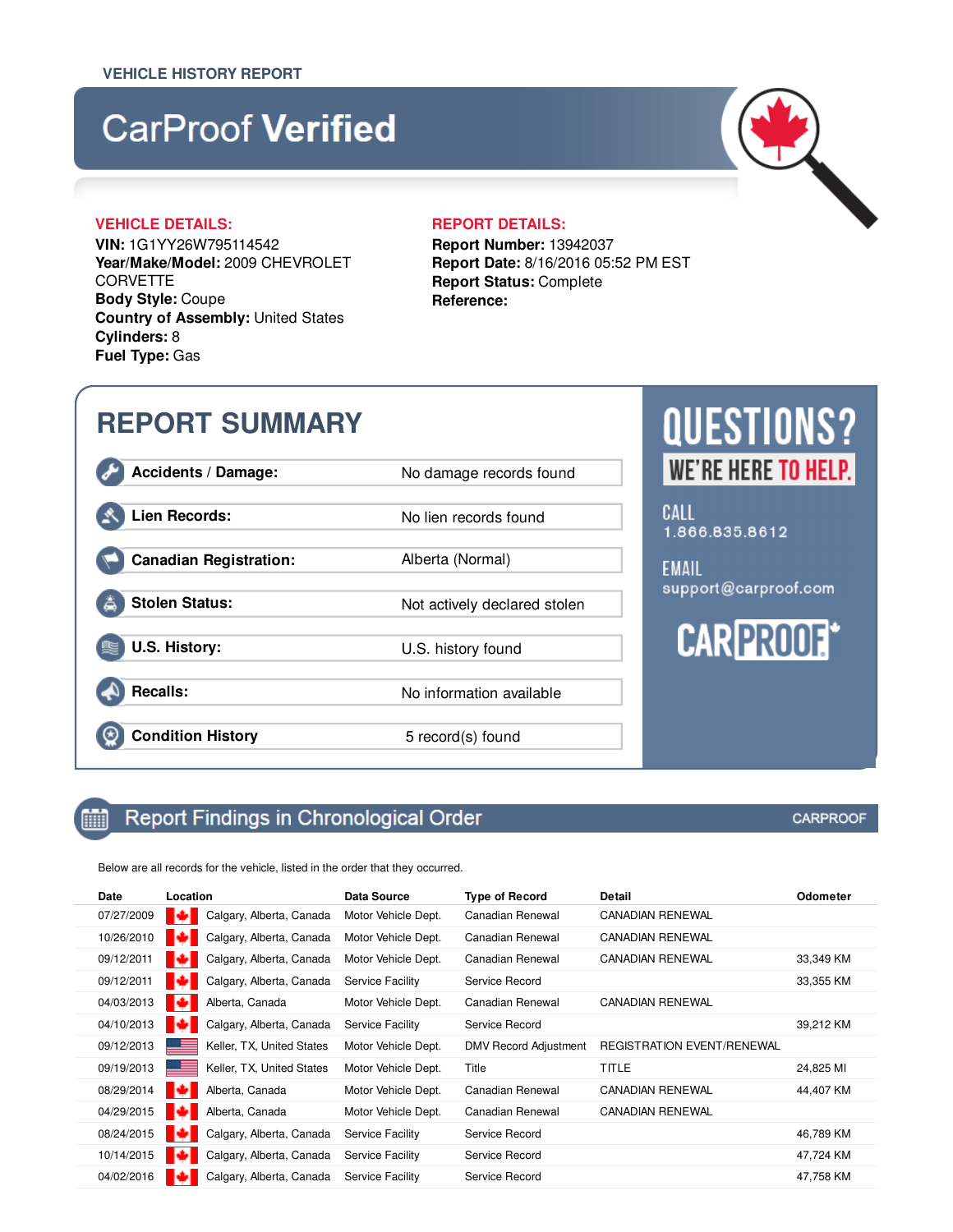| Date | Location                            | Data Source         | <b>Type of Record</b> | <b>Detail</b>           | <b>Odometer</b> |
|------|-------------------------------------|---------------------|-----------------------|-------------------------|-----------------|
|      | 04/22/2016 <b>W</b> Alberta, Canada | Motor Vehicle Dept. | Canadian Renewal      | <b>CANADIAN RENEWAL</b> |                 |

## **Accident, Collision and Damage Detail**

If the vehicle has had any history of accidents, collisions or damage in either Canada or the U.S., the records are outlined in this section.

**VIN:** 1G1YY26W795114542

#### **Police Reported Accidents**

| <b>Incident Date</b> | Location                           | Detail |
|----------------------|------------------------------------|--------|
|                      | No police reported accidents found |        |

#### **Accident/Damage Estimates**

Accident estimate records are generated by collision estimating facilities from the process of estimating the amount and extent of damage to a vehicle. Estimates in some cases have associated insurance claims.

| <b>Incident Date</b> | -ocation | <b>Estimate Date</b> | <b>Type of Record</b> | Detail | Amount | Odometer |
|----------------------|----------|----------------------|-----------------------|--------|--------|----------|
| No estimates found   |          |                      |                       |        |        |          |

#### **Insurance Claims**

The insurance claims identified in this report do not include any medical pay-outs, damage to other vehicles, damage to property, towing, rental cars, or any other incidental damages.

| <b>Incident Date</b> | .ocation | Tvpe of Claim | Detail | <b>Amount</b> | <b>Odometer</b> |
|----------------------|----------|---------------|--------|---------------|-----------------|
| No claims found      |          |               |        |               |                 |
|                      |          |               |        |               |                 |

#### **Other Damage Records**

| Date<br>Incident<br>ocation<br>.      | .<br>- Evr<br>ωT<br>. | Detail | . |
|---------------------------------------|-----------------------|--------|---|
| No other<br>damage records<br>: found |                       |        |   |

## Lien Status

This section outlines a summary of any enforceable security interests (liens) we found on the vehicle in the following jurisdiction(s). If a lien is found, further details will appear at the end of the report.

| No enforceable lien found<br>Alberta<br><b>British Columbia</b><br>No enforceable lien found<br>No enforceable lien found<br>Manitoba<br>New Brunswick<br>No enforceable lien found<br>No enforceable lien found<br>Newfoundland<br>Nova Scotia<br>No enforceable lien found<br>Northwest Territories<br>No enforceable lien found<br>No enforceable lien found<br>Nunavut<br>No enforceable lien found<br>Ontario<br>Prince Edward Island<br>No enforceable lien found<br>No enforceable lien found<br>Quebec<br>No enforceable lien found<br>Saskatchewan | <b>Province</b>          | Lien                      |
|-------------------------------------------------------------------------------------------------------------------------------------------------------------------------------------------------------------------------------------------------------------------------------------------------------------------------------------------------------------------------------------------------------------------------------------------------------------------------------------------------------------------------------------------------------------|--------------------------|---------------------------|
|                                                                                                                                                                                                                                                                                                                                                                                                                                                                                                                                                             |                          |                           |
|                                                                                                                                                                                                                                                                                                                                                                                                                                                                                                                                                             |                          |                           |
|                                                                                                                                                                                                                                                                                                                                                                                                                                                                                                                                                             |                          |                           |
|                                                                                                                                                                                                                                                                                                                                                                                                                                                                                                                                                             |                          |                           |
|                                                                                                                                                                                                                                                                                                                                                                                                                                                                                                                                                             |                          |                           |
|                                                                                                                                                                                                                                                                                                                                                                                                                                                                                                                                                             |                          |                           |
|                                                                                                                                                                                                                                                                                                                                                                                                                                                                                                                                                             |                          |                           |
|                                                                                                                                                                                                                                                                                                                                                                                                                                                                                                                                                             |                          |                           |
|                                                                                                                                                                                                                                                                                                                                                                                                                                                                                                                                                             |                          |                           |
|                                                                                                                                                                                                                                                                                                                                                                                                                                                                                                                                                             |                          |                           |
|                                                                                                                                                                                                                                                                                                                                                                                                                                                                                                                                                             |                          |                           |
|                                                                                                                                                                                                                                                                                                                                                                                                                                                                                                                                                             |                          |                           |
|                                                                                                                                                                                                                                                                                                                                                                                                                                                                                                                                                             | <b>Yukon Territories</b> | No enforceable lien found |



## **CARPROOF Canadian Lien Guarantee**

Our search results accurately reflect the government records of each database in Canada at the time the search request is made. If for some reason our search report fails to accurately reflect the Canadian enforceable lien status of a vehicle at the time of the search, CARPROOF will reimburse the party that purchased the report and relied on it to their detriment to a maximum amount of (1) the value of the car (2) the value of the lien (3) Five Thousand Dollars Canadian (\$5,000.00), whichever is lower.

**CARPROOF**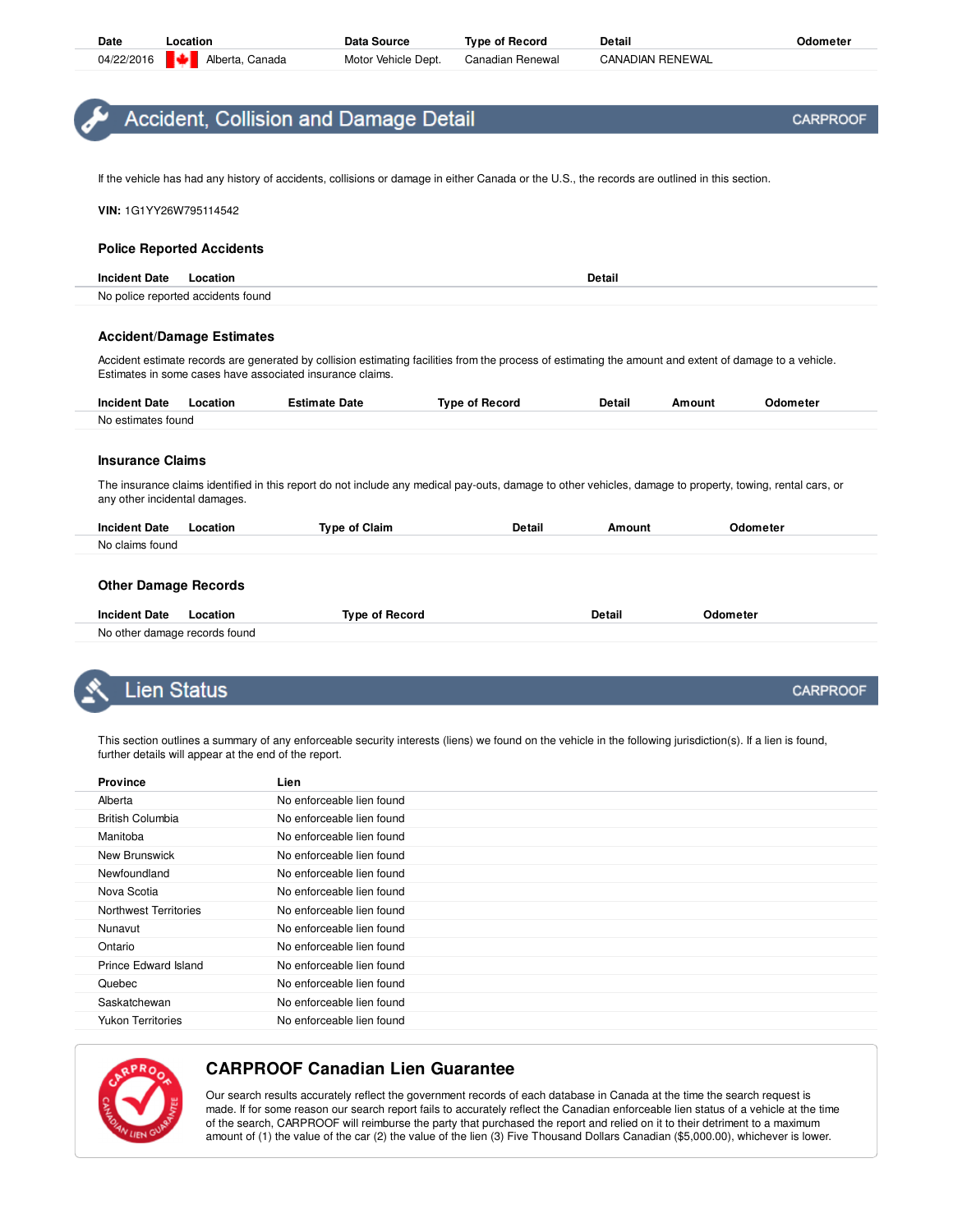## **Canadian Registration**

| <b>Jurisdiction</b>      | <b>Branding</b> | <b>Detail</b>                                                    |
|--------------------------|-----------------|------------------------------------------------------------------|
| <b>Alberta</b>           | <b>NORMAL</b>   | This vehicle has been registered as Normal in this jurisdiction. |
| <b>British Columbia</b>  | Not found       |                                                                  |
| Manitoba                 | Not found       |                                                                  |
| New Brunswick            | Not found       |                                                                  |
| Newfoundland             | Not found       |                                                                  |
| Nova Scotia              | Not found       |                                                                  |
| Northwest Territories    | Not found       |                                                                  |
| Nunavut                  | Not found       |                                                                  |
| Ontario                  | Not found       |                                                                  |
| Prince Edward Island     | Not found       |                                                                  |
| Quebec                   | Not found       |                                                                  |
| Saskatchewan             | Not found       |                                                                  |
| <b>Yukon Territories</b> | Not found       |                                                                  |

## **Stolen Vehicle Check**

This section outlines data from the Canadian Police Information Centre (CPIC), which is operated by the RCMP under the stewardship of National Police Services, on behalf of the Canadian law enforcement community.

### **Stolen Vehicle Check**

Not declared stolen.

## **Import Records**

If the vehicle was imported into Canada or the U.S., you will find details below.

#### **Import Records**

No vehicle import records found

| United States Vehicle History |  |  |
|-------------------------------|--|--|
|                               |  |  |

In addition to comprehensive vehicle history from across Canada, CARPROOF also thoroughly searches the United States for any details. If the vehicle had any events in the U.S., you will find them below. Details about accidents, collision and damage, or any import records will appear in the preceding sections of your report.



| <b>Item Checked</b> | Result | <b>Item Checked</b>           | Result    | <b>Item Checked</b>      | Result    |
|---------------------|--------|-------------------------------|-----------|--------------------------|-----------|
| Abandoned           | No     | <b>Accident Data</b>          | No.       | <b>Corrected Title</b>   | No.       |
| Damaged             | No     | <b>Driver Education</b>       | <b>No</b> | Duplicate Title          | <b>No</b> |
| Emission / Safety   | No     | Fire Damage                   | <b>No</b> | Fire Damage Incident     | <b>No</b> |
| Frame Damage        | No     | Government Use                | <b>No</b> | <b>Grey Market</b>       | No.       |
| Hail Damage         | No     | Insurance Loss                | <b>No</b> | Junk                     | <b>No</b> |
| Lease               | No     | Lemon / Manufacturer Buy-back | <b>No</b> | Lien                     | <b>No</b> |
| Livery Use          | No     | Major Damage                  | No        | NHTSA Crash Test Vehicle | No        |
| Odometer Problem    | No     | Police Use                    | <b>No</b> | Rebuilt/Rebuildable      | <b>No</b> |
| Rental / Fleet      | No     | Repossessed                   | <b>No</b> | Salvage                  | <b>No</b> |
| Salvage Auction     | No     | Storm Area Registration/Title | <b>No</b> | Taxi                     | <b>No</b> |
| Theft               | No     | <b>Water Damage</b>           | <b>No</b> |                          |           |

### **CARPROOF**

**CARPROOF** 

**CARPROOF**